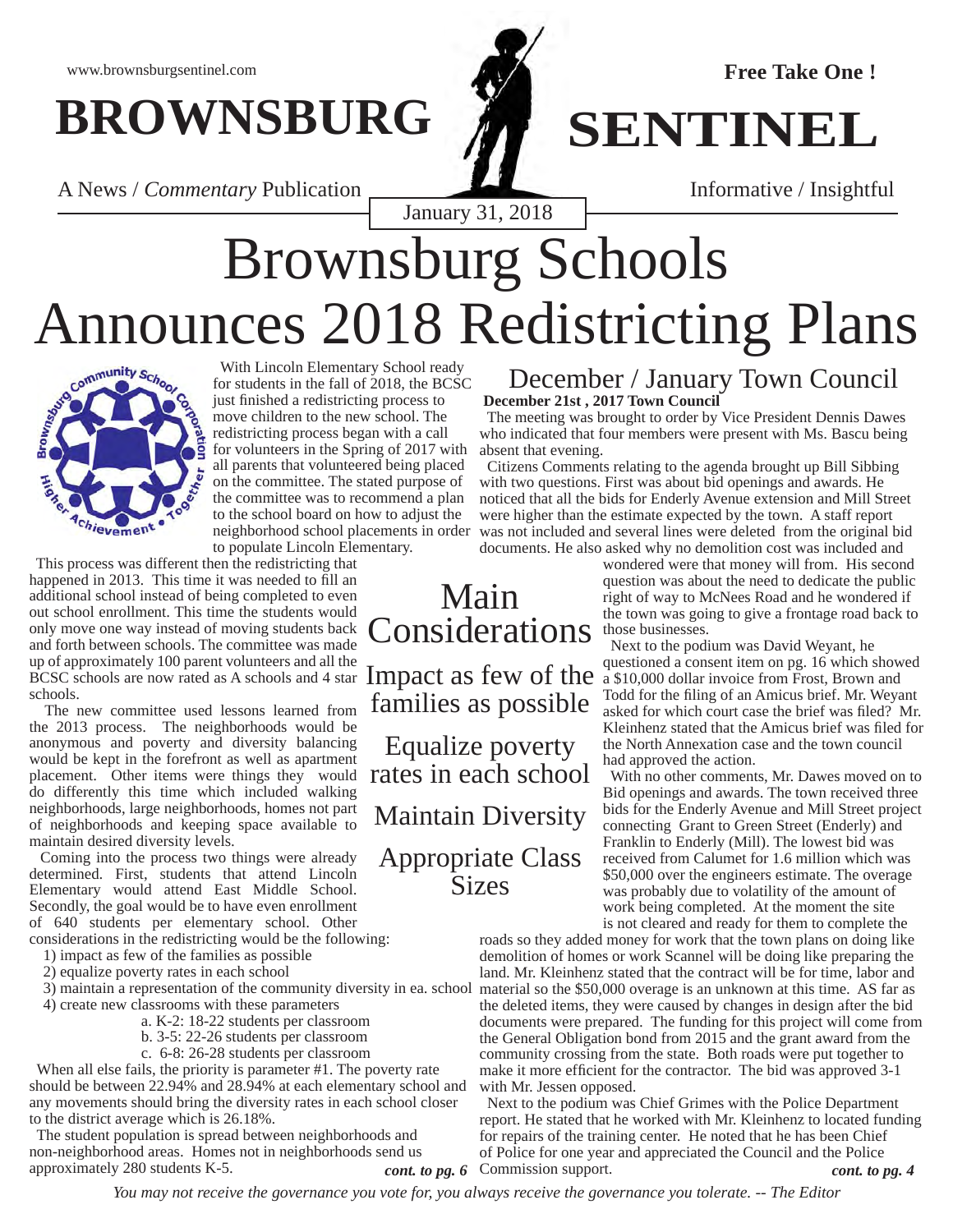**LETTER TO / FROM THE EDITOR**

 The last Town Council of 2017 held Decembers 21st set into motion a series of events few could envision. At the agenda item titled "CITIZENS COMMENTS RELATING TO THE AGENDA", I approached the lectern seeking details and a rational explanation into an expenditure of \$9866.00 on an Amicus Curiae legal brief. I explained there had been significant email traffic for greater than two weeks on the subject without a response from the town. As a result of the town's lack of response, I asked someone look up the invoice

during the meeting and provide the public with the town's explanation by the end of this evening's meeting. As soon as I left the lectern town manager Grant Kleinhenz quickly and confidently answered, the brief was related to the North Annexation Lawsuit.

 Near the conclusion of the meeting at agenda item "CITIZEN's COMMENTS" , I asked how the legal brief in question could be related to the North Annexation Lawsuit? An Amicus Brief is a brief that literally means "friend of the court" -- submitted by someone who is not a party to the litigation, but who believes that the court's decision may affect its interest.

 Since the Town of Brownsburg is a named litigant in the North Annexation case the town cannot file an Amicus Curiae brief in the North Annexation case. I asked "Which appellate case did the town file a brief?" Grant Kleinhenz now acting as if struck by temporary amnesia, failed to

provide any further explanation. I continued with more questions -- Grant, you seemed so confident in you answer earlier, why are you unable to provide any details.? I reminded them, I asked that someone look up the invoice via a simple system query, I asked why during the meeting apparently no one did that either.

 I continued that it seems odd given the multiple emails on the matter and across greater than two weeks received by all present public servants, no one... not the town manger, nor anyone else in attendance looked into this matter. By all appearances, all members failed in their duty to promptly address the residents query. Vice President Dennis Dawes asked if "we provide you an explanation These words rang out in by our next meeting would that be satisfactory?" I responded with yes. Shortly after, the 2017 Brownsburg Town Council season "Theatre for the Ignored" drew to a close.

Prior to the start of the first town council meeting of 2018, I held light hearted conversations with many of those in attendance. Chatting with Sean Benham, I noted the name plates and seat assignments had changed. If the assignments were correct, this meant Sean would be the president of the town council for 2018. Jokingly I asked, if as a young kid, knowing he was in for a spanking, if he went into the bathroom and "padded" his rear end. He jokingly replied, he never thought that far ahead. I noted that sitting in the center chair was much different than any of the other seats, from time to time it would get hot. I asked Sean are you sure you know what you've signed up for? Neither of us realized how prophetic our light hearted exchange would become.

 For details regarding the meeting's actions please see page 4 of this publication. I had not received any communication from the town since December 21st, but was not surprised when agenda item "Town Council Items" passed without comment. I again walked to the lectern and asked, do you have the explanation you promised to the community at the December 21st meeting regarding the



\$9866.00 legal expenses incurred on an Amicus Curiae brief filed by the town? Sean Benham answered we do not comment on pending litigation. I reminded Sean, by the definition of the brief being a "friend of the court" meant it must be submitted by someone who is not a party to the litigation. Hence it is not pending litigation, his answer was inaccurate. I said would you like a second chance to accurately answer the question or was this the town's final answer.

Sean responded "It's the only answer you are going to get." Next I asked why I was forced to get up from my seat, walk to the lectern and ask for the answer promised by this body only the meeting before. Naturally this rhetorical question went unanswered by Sean. While annoyed but not surprised by the lack of accuracy of Sean's answer, I returned to my seat.

 As I slumped onto my chair, what was intended to be expressed to those in the immediate vicinity I said "Shithead !" This comment was overheard by someone three rows back and two rows over who replied "Excuse me that's my husband I don't

appreciate that". I turned and responded "I will say it louder if you wish." Now with the speed of mercury, this individual is standing in my personal space as she continues "Do you want to mess with me man?", "Don't degrade my husband in front of everybody". Sean begins to gavel the meeting to order ( He's gaveling to order his own wife. ). From the opposite side of the

room Chief Grimes is moving with a sense of urgency over to this woman. Noting the awkwardness of the moment, the woman picks up her purse and quickly exits the room, with Chief Grimes in pursuit to discuss her outburst. As a result of her outburst I asked for and received a police escort to my car at meeting's end.

> For those with short memories -- The February 25, 2016 meeting, Brownsburg Town Council Sean Benham authored, sponsored, and aggressively advocated for adoption of Resolution #2016-08, A Resolution Updating and Amending Certain Procedures and Processes for the Town Council Agenda and Council Meetings. These changes removed "Citizen's Comments" from the Town Council Agenda for 246 days. So, yes, I and many others have thought your husband is a "Shithead" for some time. Confirmed at that moment by Sean's twisting

and contorting the truth to the point of fracture By definition if you file an Amicus Curiae brief, this is done by someone who is not a party to the litigation. Sean your response *"We do not comment on pending ligation"*, on the public record dishonors you, and insults the intelligence of all area residents.

 Finally Sean's treatment of the resident who after she exhausted all known avenues to address her water & sewer bill plight asked the town council for direction. This woman also expressed displeasure regarding the lack of response from anyone from the town regarding her communications. She specifically mentioned she had not received a response from her ward's representative. Sean's response *"This is not a question and answer section, this is citizens comments section so if you have any further comments please make those, otherwise we will allow the next person to come up".* 

 So yes, Karina given the preponderance of the evidence to date, I stand by my assessment.

*cont to page. 3* Sean, and/or Karina -- I will gladly accept your letter to the editor, and print rebuttal either and/or both of you concisely provide.

to mess with me man?"

"Do you want

town council Jan 11th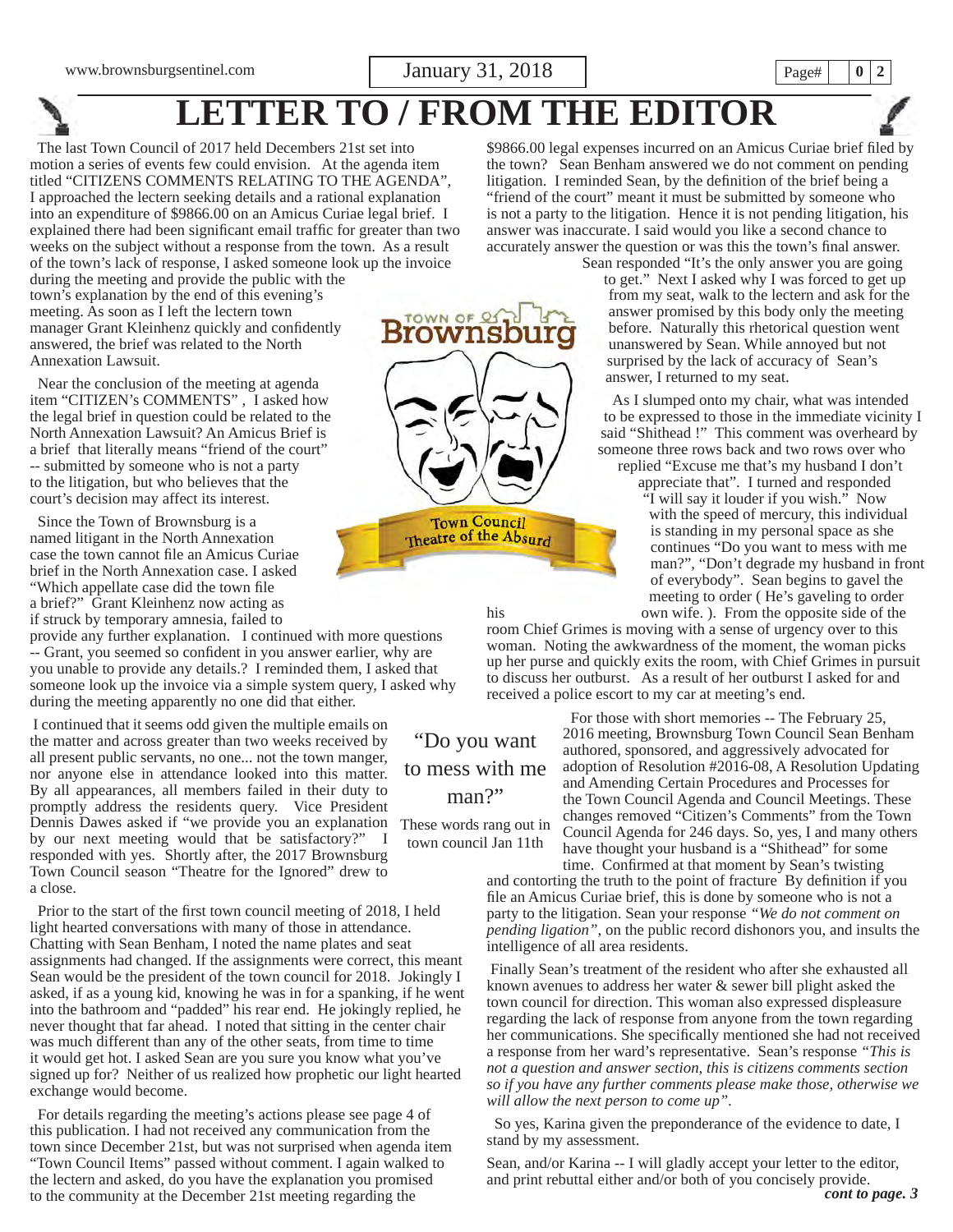## Letter From the Editor *- continued from pg. 2*

 I nicknamed the 2017 council session the "*Theatre for the Ignored*". Based on actions taken by The Town Council, various board and commissions warranted ten print editions last year. Three issues centered around the subject of the Town Recreation Center. [ Again, a historical perspective, the desire for a "rec center" has rank high over the last 6 years of the town's survey of its residents' ] One, documented comments made by Troy Austin and other public servants regarding the community recreation center, two, the public's reaction to those comments, and three, the town council's attempt to address this clearly sensitive subject. [ Again, see the July-August 2017 edition of this publication for details ].

 As evidenced by their conduct, 2018 appears to be "*Theatre of the Absurd"*. As if the divisive actions never took place in 2017, Town Council President Bascu re-appointed Troy Austin to the Redevelopment Commission (RDC). Following outgoing Town Council president Ashley Bascu's miscue. 2018 RDC members Matt Browning, Travis Tschaenn, Matt Simpson, Paul Logsdon voted Troy Austin as president of the commission. This leads many to question who they serve, and their true objectives.

 These public servants conduct is "absurd" in many other forums.... The recent vote to retain Frost, Brown, and Todd by the Fire Territory Executive Board while consistent with their past actions, also ignores a clear conflict of interest. Brian Jessen and Donavan Peoples (Lincoln Township Trustee) voted to retain FBT. The conflict is one firm cannot represent the town and the Fire Territory, when both will profit differently based on the outcome of the North Annexation Legal Fight.

 The issue is further clouded by Brian Jessen's admitted acceptance of a \$250.00 campaign donation by citizen Tom Bedsole. Who is Tom Bedsole? An attorney working for Frost, Brown and Todd who is the chief litigator representing the Town of Brownsburg against Brownsburg North Annexation - Indiana Citizens Against Forced Annexation [see the May 31, 2016 edition of this publication for details.]. Before and after the Fire Territory's vote to retain FBT, the Brown Township Trustee warned all those present of the conflict of interest, AND Brian Jessen's acceptance of the campaign monies. Many days later, Brian Jessen apparently being a "little slow on the uptake", Brian publicly announced he returned the campaign donation to citizen Bedsole. However, this is akin to robbing a bank, driving around the block and returning the monies as if nothing happened.

 This publication suggests the sophomoric (and absurd) conduct in public spaces by both Town Councilman Brian Jessen and Brown Township Trustee Tom Kmetz immediately cease. As the conduct exhibited to this point dishonors the both of you, your actions do nothing to serve the public, who you took an oath of office to serve.

*continued to right column this page*



A few closing thoughts:

 It seems odd the seating and name plates were re-arranged prior to the formal beginning January 11th town council meeting (as if the decisions had been made before hand). Based on this circumstantial evidence, this appears a clear violation of the Indiana open door statutes.

 It also seems odd, if the town-- *"We do not comment on pending litigation",* why Dennis Dawes did not provide that answer on December 21st. Providing this answer to the public two weeks later, gives the appearance the town is making up the rules as they go along.

 Anne Hathaway (Elected Town of Brownsburg Clerk Treasurer) has stopped capturing the details of citizens comments, instead only documenting their name. On the surface this sudden change is suspect.

There is *much* more to the fiasco of the "Amicus Curiae brief". Space limitations in this edition prevent this publication from conveying them to you the reader. Stay tuned for more in the next month's edition. -- *The Editor*



**LEGAL STUFF** Advertising in the Brownsburg Sentinel is offered for informational purposes only and by doing so advertisers make no representations of acceptance or the content, views, or opinions offered herein. Businesse offered herein. The Brownsburg Sentinel presents advertisements from businesses<br>for informational purposes only and by doing so The Brownsburg Sentinel makes no<br>representations of acceptance or endorsement of said business entinel makes no representations of acceptance or endorsement of businesses which display this publication we understand they do so as a community service.

**NOTE**: The opinions expressed by columnists, or in the letter to the editor and/or other publicly submitted content, do not necessarily reflect the views of the staff, owner, advertisers, pickup locations, and supporters associated with the Brownsburg Sentinel.

 Publisher / Editor - David Weyant BROWNSBURG SENTINEL reserves the right to edit, publish or decline any and all materials submitted. For verification day or evening phone numbers must accompany all Letters to the Editor. Free on the Web at **www.brownsburgsentinel. com.** Or in print at many area locations. Phone 1.317.222.1543 **Email: editor@ brownsburgsentinel.com** U.S. Mail P.O. Box 513 • Brownsburg, IN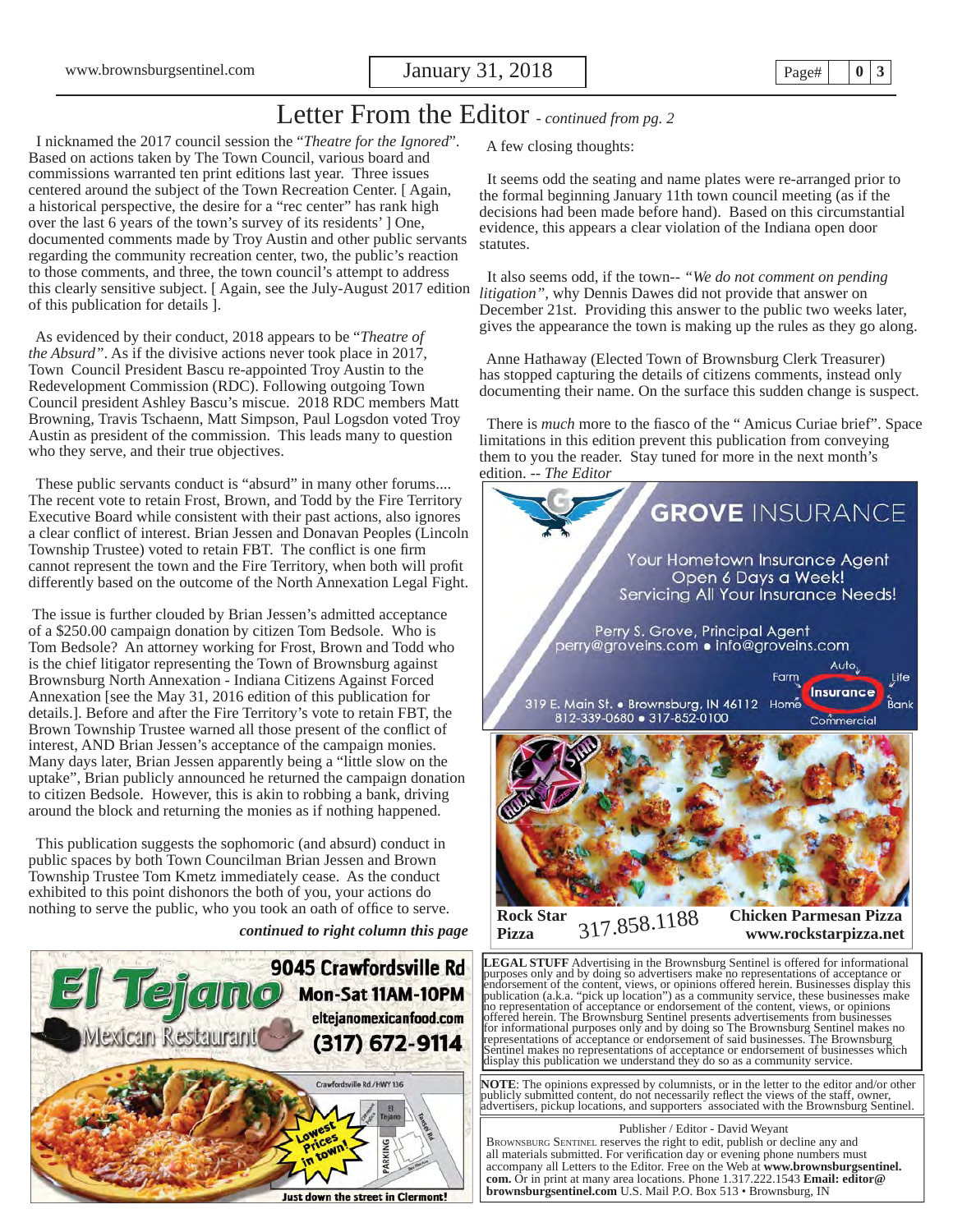## Town Council Highlights - *continued from page 1*

 The Fire Territory report was given by EMS Division Chief Stephanie Winegar. She wanted to bring to the attention of the council that the Fire Territory was driving through neighborhoods with Santa on the fire truck and the union collected donations and sponsored five families for Christmas

 There were two ordinances under previously considered items this evening. First, was the salary ordinance which was amended to show accurately which Fire Territory and Police positions could receive overtime. The ordinance passed on 3rd reading and final adoption 4-0.

 The other previously considered ordinance was the zoning text changes to the Unified Development Ordinance for wireless Communication facility standards. After discussions with Duke Energy and IPL, they accepted the wording so the council passed the ordinance on third and final reading 4-0.

 New for consideration was a resolution authorizing the sale of real property which was the next step in selling the entrance to Hunter's Cove to the subdivisions homeowners association. The resolution passed 4-0.

Next was the first reading of an ordinance to clean up the regulations around parking. It has been noted that the regulations do not match the signage that is up around town. This was approved on 1st reading 4-0.

The next ordinance being considered for first reading was amendment to the town code with regards to flood hazard areas. This change will allow residents to participate in the federally backed flood insurance program. If these changes are not made, the residents cannot participate in the program. Mr. Jessen inquired if this would affect property insurance rates. Mr. Barker stated they would research that question and have the answer at second reading. The ordinance was approved 4-0.

 The last item under new for consideration was the resolution authorizing the dedication of the public right of way. This was necessary for the sale of the St. Vincent's Medical building. During the title search, it was noted that there was not a legal right of way to the building. A frontage road will not be needed because McNees Road and Little Bridge Road will be the official right of way. The resolution passed 4-0.

 Under Town Council items, Mr. Dawes went through the appointments to boards and commission which is listed separately on page 05 of this publication.

 Citizen's comments had three people come to the podium. First was Troy Austin, who asked what happens if the parking situation changes in a development or business area. Mr. Kleinhenz answered to start with Development Services.

 Next up was David Weyant who asked again why the Amicus brief was filed. The Amicus brief is a friend of the court brief so it cannot be in conjunction with the North Annexation case. Mr. Dawes said he would get the answer at the next meeting.

 Last to the podium was Kurt Disser who stated he had sent emails to the town council about the Amicus brief asking why we were spending \$10,000 dollars in support of a lobbyist group in the Cedar Lakes case.

#### **January 11th Town Council meeting**

Ms. Bascu opened the first Town Council meeting of 2018 indicating that all members were present. The first order of business was to elect a new president and vice president of the council. Mr. Dawes nominated Sean Benham as president of the council and the motion was approved 5-0. Then Mr. Dawes nominated Chris Worley for Vice President but there was not a motion. Ms. Bascu then nominated Brian Jessen and the motion was passed 5-0. Mr. Benham then took over and made two other appointments: Brian Jessen on the Fire Territory Board and Sean Benham on the Hendricks County Economic Development Board.

 Mr. Benham indicated that consent items and items 10.03 and 10.;04 would be tabled since the Clerk Treasurer was not present this evening.

 No one came up to the podium for citizen's comments on the agenda so the council moved on to previously considered items. First was the ordinance amending the town code for flood hazard areas. The council asked the "or designee" be added so there was always a back up for these items. The ordinance was passed on second reading 5-0.

 The next ordinance was the parking and public right of way regulations. Mr. Jessen asked about snow routes and parking restrictions. Mr. Barker said they would research and have the answer at the next meeting. The ordinance passed on second reading 5-0.

 Under new for consideration was a motion to support the Pan Commission's rezoning recommendation for approximately 35 acres located on the west side of Green Street at the roundabout at 300 North. This is a development called Emerald Park by CalAtlantic. There would be 72 new homes with 1 existing. Presumptive zoning would be R-3. This was approved 5-0.

 The last resolution of the evening was a resolution authorizing the acquisition of the last property for the Enderly Avenue and Mill Street work. The original offer was disputed and they countered because of the damage to the property value. The resolution was approved 5-0.

 During town council items, Mr. Dawes thanked Ashley for her two years of service as council president. Mr. Kleinhenz indicated that there would be a plague at the next meeting.

 Citizen's comments brought Mr. Weyant to the podium asking for the answer to his question from December 21st. Mr. Benham stated it was pending legislation and that it could not be discussed. When Mr. Weyant went back to his seat there was a commotion that he will discuss in the editorial.

 Last to the podium was Maria Andrews from Windridge Landing. She stated she had sent an email to all town council members on October 17th 2017 regarding the sewer charges for her home. She moved into the home in February 2017 and landscaped the property in May 2017 with three semi trucks full of sod. She had to water per HOA restrictions She received no response to her email. She resent the email on January 9th after receiving her January bill. She received a call the same day, the person was surprised that no one had responded to her first email. She had several issues.

(1) - Lack of response by town council. She did receive a credit 120 dollars but the sewer bill was 800 dollars by itself. There is still 599 dollars to pay out of pocket. She indicated that before and after this period her bill averaged 20 dollars a month.

(2) - She was concerned for the timeframe of bill payment was less than two weeks to pay the bill without penalization. It was noted that the town was looking into the short notice.

(3) - She asked for reimbursement for the increased bills Mr. Benham told her it was not a question and answer period at citizen's comments. Mr. Benham said they would not answer her questions and said her councilman would be in touch.

With no one else coming to the podium, the meeting was adjourned.

#### **Jan 25, 2018 Town Council meeting**

 Mr. Benham called the meeting to order and indicated that all members of the council were present. At citizen's comments, Mr Disser came to the podium regards to article 10.4 section g of the ethics ordinance. He found it odd that town council members were not to engage with the public. He also noted that through a public records request, he was notified that the Amicus brief was filed in the Cedar Lakes case in support of a lobbyist group for the town of Cedar Lakes.

 It was announced that the State of the Town Address is scheduled for Feb 21st at the Brownsburg Chamber February luncheon.

Under previously considered items was the flood hazard amendment to the town code which passed on 3rd *cont. to pg. 5*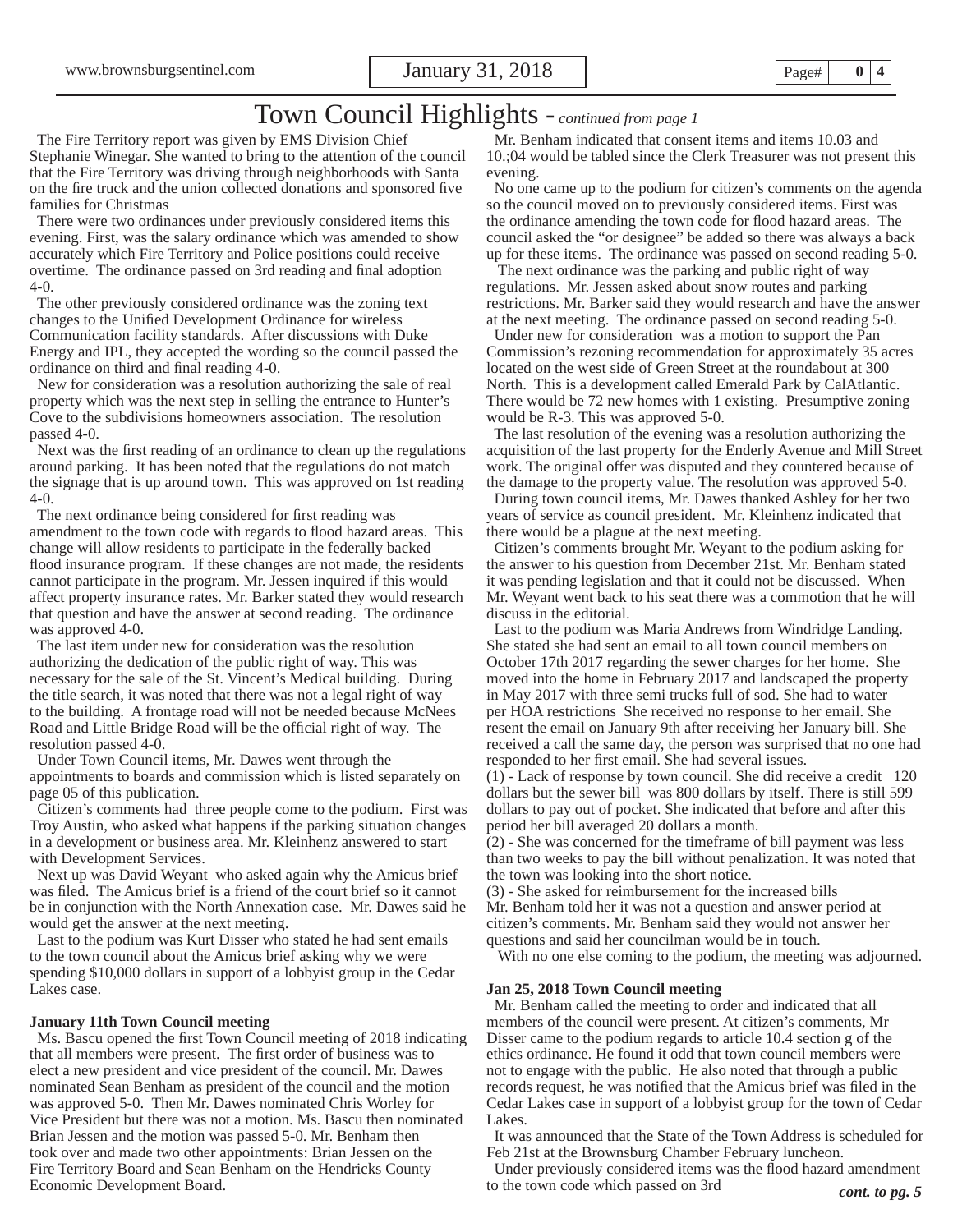## Town Council - *continued from page 4*

reading and final adoption 5-0. The ordinance was the parking and public right of way regulations. Mr. Barker indicated that the snow emergency code is not up to date. All the snow emergency route signs were removed about 10 years ago so the snow emergency route is not being enforced at this time. With that question answere, the ordinance passed 5-0.

First under new business was the first reading of an ordinance to annex the Emrald Park project at 300N and Green Street. This is the land for the CalAtlantic development. The existing lot will be R-, the remaining development will be a PUD. The minimum dwelling size for a two story home will be 2200 square feet and a single story home will be 1700 square feet. They are prohibiting vinyl and aluminum siding in exchange for the use of cement board siding. The ordinance passed 5-0 on first reading.

 Next was two resolution from the Clerk Treasurer as part of the annual closing of the books. The Clerk Treasurer needs to transfer funds as needed so that no funds have negative balances and encumber funds for any outstanding PO's. They were both approved 5-0

Next was the Ethics ordinance proposed first reading which was being brought forward by Mr. Jessen. Mr. Dawes stated that he would rather this to be a policy and not an ordinance. It refers to the INDoT manual and he would like time to look at the manual for reference. Mr. Worley stated he would rather have a policy than an ordinance. He did look for the INDoT manual and it was not available in the Town Manager's office until the day before this meeting. He noted that there seems to be more duties for the Clerk Treasurer and he asked if she had been consulted. Ms. Hathaway said she already receives the conflict of interest forms so it seemed to make sense she would administer the additional ethics documentation. Mr. Worley also question section 10 under the respect and civility heading. He asked legal counsel if section 10 complaints would need to be heard as part of the commission? He thinks the language is to broad and needs to be narrowed. He would also like to see language before section 10 around model of behavior so they would not be eligible for charges. Ms. Bascu commented that she agrees that section 10 is vague. She questioned that the ordinance would be legally binding? Mr. Jessen said he picked an ordinance because a policy is easily changed but an ordinance needs to come before the council to be changed. Mr. Dawes asked Mr. Kleinhenz if the town handbook had a grievance procedure and Mr. Kleinhenz answered that it did. Mr. Kleinhenz then noted that the INDoT manual was included because INDoT has asked that all town and cities that interact with INDoT have an ethics policy and that there manual be included in the policy or ordinance. Mr. Worley then asked if the ethics officer appointed by the town council would need to be an existing employee and the answer was no. After all of this discussion Mr. Dawes motioned to table the ordinance again until t he February 8th meeting . The motion passed 3-2 with Mr. Benham and Mr. Jessen being the no votes.

 Under town council items, Mr. Dawes stated that he had discussions with two businessmen who were pleased with the development they were seeing downtown. Mr. Jessen then brought up job based economic development strategy using STEM for the economic strategy that Brownsburg needed to be concerned with having workforce housing. Brownsburg needs more starter homes.

 Last for the evening was citizen's comments. First to the podium was Jeff Gracy who stated he found it disturbing that the council continues to table the ethics ordinance. He stated to him it seemed to be lazy. Kurt Disser stated that in the Cedar Lake case the remonstrators won at trial court and the appellate court said the town had no material reason to appeal. The case is headed to the State Supreme Court.

 Last to the podium was Mr. Weyant who asked why there was not a social media section in the ethics policy. - *The Editor*

## 2018 Boards & Commissions Appointments

Town Council Appoints Boards & Commissions Members

Brownsburg Town Council elected 2018 officers and announced several appointments to the municipality's boards and commissions. The council named Ward 5 representative Sean Benham as president and Ward 3 representative Brian Jessen will serve as vice-president this year.

Robert McLaughlin was reappointed to the Economic Development Commission. Ben Lacey and Town Council member Chris Worley were reappointed to the Advisory Plan Commission with new appointment Barry Francis.

Nick Mayes was appointed, and Cari Palma reappointed, to the Park Board. Terry Smith was reappointed to the Police Commission.

Paul Logsdon will join reappointments Troy Austin, Matt Browning, Barry Gardner, Matt Simpson and Travis Tschaenn on the Redevelopment Commission.

The Brownsburg Improvement Committee will be composed of EDC member Robert McLaughlin, RDC member Matt Simpson, Plan Commission member Ben Lacey, engineer Scott Lattimer, and resident Jennifer Mulligan. Lattimer also joins the Park Impact Fee Board with reappointments Randall Hackworth and Ken McGee. -- *Town of Brownsburg Press Release*

## Park Board Recognizes Volunteers



 The Virgil's have more than two decades to see their dream of converting the old CSX railroad from 136 to Ronald Reagan parkway into a multi use trail. They spent countless hours meeting with state and local officials, writing grants and working with residents even literally clearing the land for the trail and a major part of the upkeep of the trail.

 In the early '90s, when rail-trails were a novel concept in Indiana, Diana had the foresight to recognize the potential of this abandoned rail corridor for both recreational use and improving the health and quality of life of Brownsburg and Hendricks County residents. Her passion for the idea was contagious and inspired a group of people to join her to make this a reality. Today this group is known as the B&O Trail Association. Diana is serving as president of the organization.

 Hall saw the potential too and brought his analytical engineering mind to the project. He spent hours poring over mountains of documents such as purchase agreements and survey descriptions to ensure that the trails best interests were served. Numerous times over the years, there were setbacks that would have discouraged most people from continuing the effort, but the Virgil's passion and persistence never waned.

The beneficiaries of the Virgil's hard work are the citizens of Brownsburg and Hendricks county and particularly Brownsburg parks. In 2010, the B&O Trail Association (BOTA), Brownsburg Parks and the Town of Brownsburg entered into an agreement to create a twomile section of the B&O Trail from Green Street east to county road 300 North. The town provided a portion of funding for the project while Brownsburg parks was charged with maintaining the trail The bulk of the money received was because of the Virgil's grant writing skills which garnered the project more than 4 million dollars in federal funds.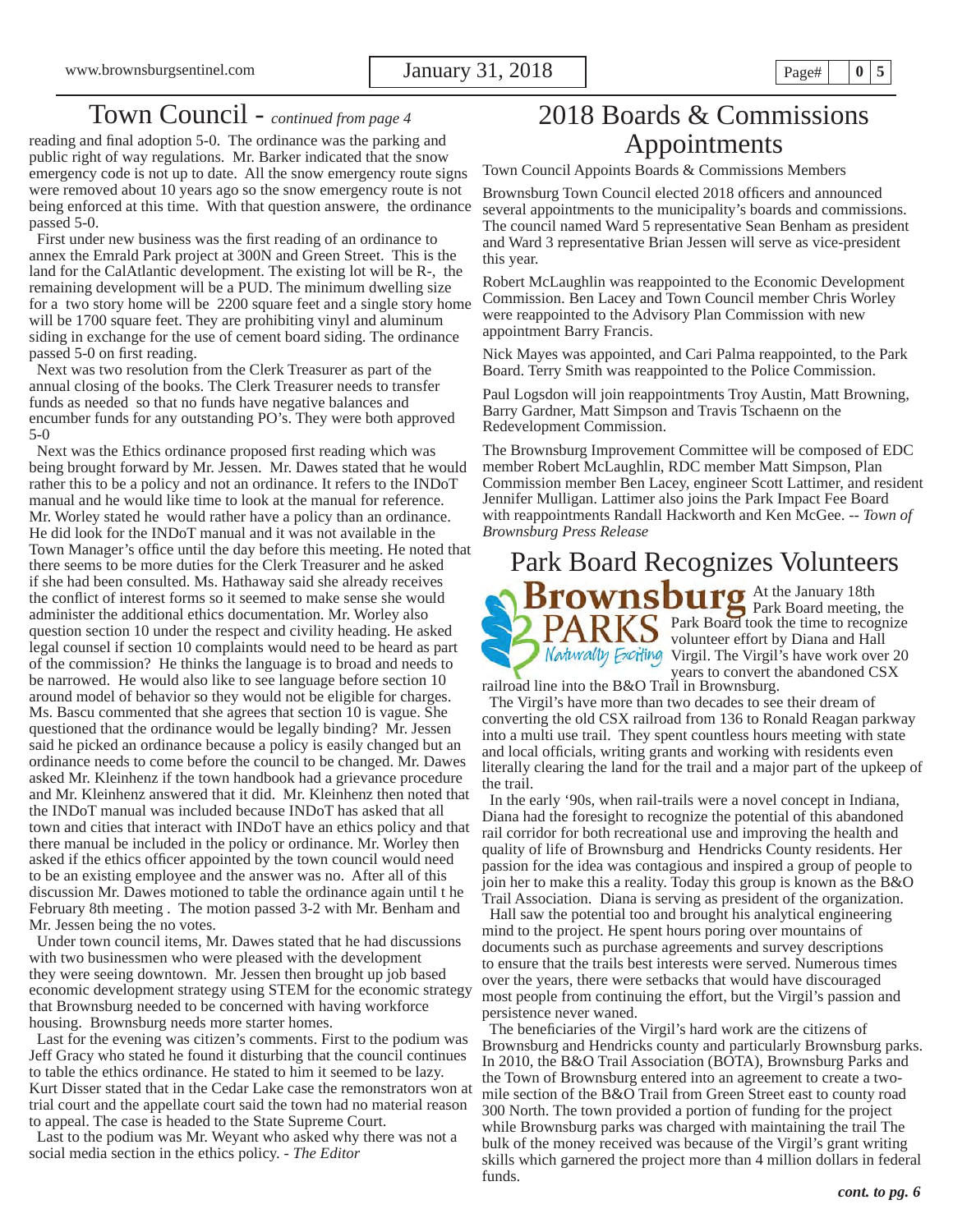## Park Board - *continued from page 5*

 The groups entered into a second agreement in 2015 that brought the one-mile portion of the trail from C.R. 300 N. east to Ronald Reagan Parkway into Brownsburg Parks' inventory. That acquisition helped Brownsburg Parks purchase property just east of the intersection of C.R. 900 E. and C.R. 300 N., which will provide much-needed parking and restroom facilities to trail users. A small playground and bicycle repair station will also be on the more than six-and-a-half-acre site.

 In 2016, to celebrate the 200th "birthday" of Indiana, the state provided "bicentennial grants" to fund projects throughout the state. The towns of Brownsburg and Avon applied for and received a grant, resulting in the Bicentennial Trail that connects Brownsburg to Avon at C.R. 300 N. about a quarter mile west of Hornaday Road. This link to the two towns would not have been possible were it not for the Virgil's tenacity in bringing the B&O Trail to life, as the Bicentennial Trail ends at the trail-head that connects to the B&O Trail. Today, the B&O trail corridor is a Visionary trail of the State of Indiana.



 This year, Park's will begin work on the Cardinal property. Phase 1 of this project will include using a federal grant to develop a Recreational Trails Program (RTP) Trail that will extend north from the B&O Trail about one mile to Airport Road. The RTP Trail will continue east to link to Bulldog Way, providing connectivity between State Road 136 to the B&O Trail. Additionally, the new

*Picture courtesy Brownsburg Parks*

park will include parking for the B&O Trail and park users, restrooms and the town's first dog park.

 Brownsburg Parks celebrated the completion of the portion of B&O Trail it manages last year, resulting in a three-mile stretch of paved trail used daily by walkers, cyclists and runners. Community members have expressed their enthusiasm for the trail at park board meetings, and Brownsburg Parks has seen a increase in trail usage over the past year.

 Currently, Brownsburg Parks is teaming with the Virgil's to create an equestrian trail adjacent to the B&O Trail. The Virgil's and other volunteers from the B&O Trail Association have assisted in marking trees that must be removed and replaced, generating funding for the trail, and communicating with homeowners whose property lines are adjacent to the proposed trail.

 The Virgil's are not content to let the trail end at Green Street, and they have been hard at work ensuring the trail continues westward. In December 2016, the B&O Trail Association broke ground on a two mile stretch from Green Street to county road 500 East. This section boasts a bridge that spans the scenic White Lick Creek. The western leg of the trail will be just over 6 miles long when completed.

 The town of Brownsburg and Brownsburg parks are on a mission to increase connectivity throughout the town via a trail system linking north to south and east to west. There is no question that this mission would fail without the focus and persistence of the Virgil's. It is impossible to envision the B&O trail to be brought to fruition without the tireless efforts of Hall and Diana Virgil.

 We thank them for the contribution to the community health and well being by providing them a plaque presented by Director Tranbarger. The plaque states " Diana and Hall Virgil in recognition of your tireless efforts to create the B&O Trail enhancing the quality of life in Brownsburg - Brownsburg Parks". - *The Editor*

School Redistricting - *continued from page 1*  Homes near a neighborhood have been included in the neighborhood they are located near. Neighborhoods within 1 mile of a school are within walking distance and for financial reasons the plan is not to move those placements. The three neighborhoods that are within walking distance of Reagan elementary will be within walking distance of Lincoln so they will be considered for redistricting. There are 14 neighborhoods that are considered large which have more than 70 children in K-5 with the committee deciding to split neighborhoods that have more than 70 children and need more than one bus.

 In September, each table of committee members gave at least 2 scenarios for movement of students. From this meeting, 35 scenarios were submitted. These scenarios were run through the database to look at poverty rates, diversity and SES. In October, the list was narrowed from 35 to 15. At this meeting some modified scenarios were created and 29 scenarios were run against the November enrollment database. In November, the committee evaluated these scenarios and came down to 7 viable redistricting scenarios.

 At this point, those scenarios were scrutinized based on three other factors. First, that if at all possible not to redistrict a neighborhood which was redistricted in 2013. There was one neighborhood that was in 2/3rds of the scenarios that was in the last redistricting but a check of enrollment showed only 1 student would be impacted a second time. The second factor was a desire to keep apartment complexes to 1-2 per elementary school. Last, the perfect scenario would have the lowest number of split neighborhoods.

 In December the committee narrowed the scenarios down to 5. Then they weighed the pros and cons of each scenario and In January the committee voted on the scenarios. The scenarios were voted on at 2 at a time. Only Brownsburg residents with children in the school system voted. After discussion on each scenario, the group voted and the one with the most votes remained and the one with the lesser votes was eliminated.

The scenario selection went as follows:

Round one: D2MB 74 votes vs. 01M 0 votes Round two: N3MB 15 votes vs. N3MC 59 votes Round three: D2MB 74 votes vs. D1m 0 votes Round four: D2MB 71 votes vs. N3MC 3 votes

 The plan chosen would place 550 students in Lincoln and put the SES and diversity in the right ranges. The areas moved to Lincoln would be Austin Winds N, Bradford Park Apartments, Branches cluster B (Branches section 1, 5, 6), Cambridge Place, Clermont Heights New, Clermont Lakes Cluster A ( Section 5 and 6), Fox Chase, LaCabreah Apartments, Lake Ridge Cluster A ( Sec 10, 11, 12, 13, 14 sec9-Brown, sec 9 Lincoln) Lake Ridge Cluster B (Sec 3, 4, 6, 8), Rosemont, Starkey, Sunshine Meadows, West Chase, Whittington Estates, and Beacon Pointe.

The final enrollment counts would be: Brown 612, Cardinal 577, Delaware Trail 570, Eagle 608, Lincoln 550, Reagan 558, White Lick 554 Recommendation was made to the school board on January 8th and it was accepted. Letters were mailed to all families with children in K-7 notifying of their placement with all forms due back for 5th and 8th grade that want to stay in current school by February 7th. Please direct any questions to the BCSC Administration Main number 317.852.5726 and ask for the Registrar's office - *The Editor* 

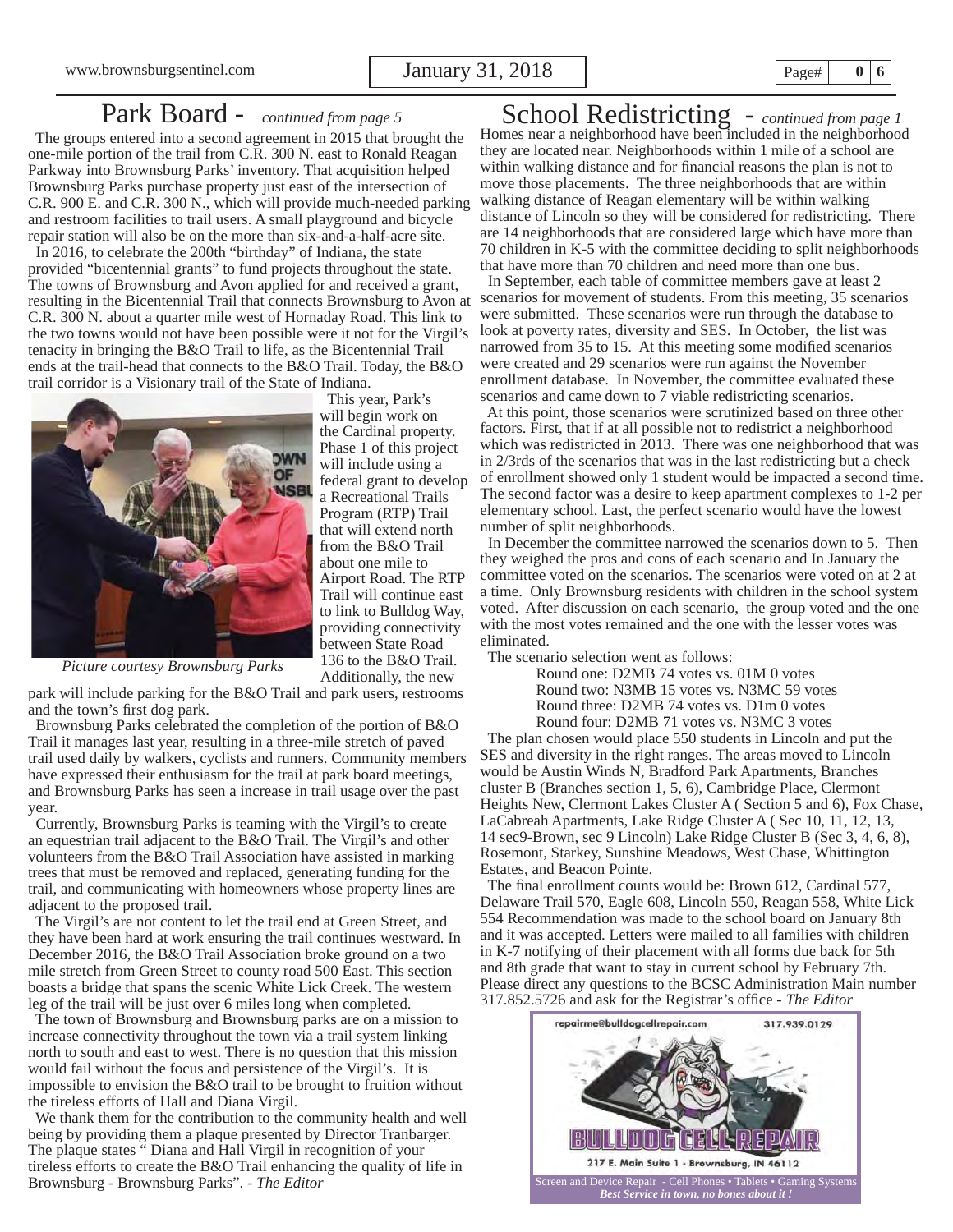www.brownsburgsentinel.com **January 31, 2018 Page**  $\vert$  **Page**  $\vert$  **| 0 | 7** 

## Retirement - Leaving a Legacy Behind "Pete" Owner of Flapjacks Remembrance



### **Kim Armstrong retirement December 11th, 2017**

 Mr. Brower announced that after 21 years of service, this would be the final School Board meeting for Mrs. Armstrong. He invited those in attendance to offer words of congratulations to Mrs. Armstrong.

 Dr. Snapp shared the following data – There are 1685 School Board members in the State of Indiana. Of those, less than 1% have served more than 16 years which equates to Mrs. Armstrong being in the top 1% of School

Board members in the State. When she began her tenure on the Board, there were 4120 students – this year there are 8730 students and 1027 employees. Dr. Snapp thanked Mrs. Armstrong for being part of the Board that hired him and thanked her for her dedication and service to the school corporation and community.

 Mr. Utterback recalled attending Board meetings in the audience as he served as an administrator in the corporation. He shared it has been an honor sitting next to Mrs. Armstrong at the Board table. He stated "…we can't thank you enough – you've done a tremendous amount for this corporation."

 Ms. Heffernan thanked Mrs. Armstrong for everything she has done for the kids, the teachers and the community.

 Mr. Hylton thanked Mrs. Armstrong for all she has done, that she is a treasure to the community and has been a wonderful asset to the school corporation.

 Mr. Brower shared that during their six years together on the Board, he never had to doubt Mrs. Armstrong. She always put kids first and has always been fiscally responsible. She is a model of what we should be and what we should do as a Board member. She is a great business owner and a great mother. He thanked Mrs. Armstrong personally for being great to him and that her predecessor will have big shoes to fill.

Mr. Brower then opened the floor to guests in the audience to offer their thanks and congratulations to Mrs. Armstrong.

 Mr. Mike Runyon, former member of the School Board, thanked Mrs. Armstrong for offering advice to him when he first became a Board member – don't come in with an agenda and it's about the kids. He congratulated her on her many years of service.

 Tracy Schenkel, Mrs. Armstrong's daughter and a kindergarten teacher at Delaware Trail Elementary, provided a moving presentation honoring Mrs. Armstrong for her 21 years of service to the students, teachers and staff members of Brownsburg Schools. Mrs. Schenkel shared that Mrs. Armstrong had several goals she wished to complete during her time on the board and that those goals had been obtained including seeing the implementation of full-day kindergarten, staffing the school clinics with Registered Nurses as well as having all teachers certified in CPR. She shared that Mrs. Armstrong was instrumental in many additional projects that benefited students, teachers and support staff members across the district. Many students, former and current, presented Mrs. Armstrong with a flower and warm wishes.

 Mr. Kyle Waggoner, Mrs. Armstrong's nephew, presented her with a Distinguished Hoosier Award for the State of Indiana as decreed by Governor Eric Holcomb.

 Mr. Bret Daghe, principal of Brownsburg High School congratulated Mrs. Armstrong on her dedicated years of service to the school corporation. Mrs. Armstrong had shared many times that attending graduation and handing out diplomas has been one of her favorite activities as a Board member. Mr. Daghe shared that in her 21 years she has graduated nearly 8,500 students. - *Courtesy BCSC Press Release.*



 It's with heavy hearts that we announce the passing of an amazing person and mentor. Panagiotis Avgerinos "Pete" passed away on Jan. 12, 2018. He will be greatly missed and never forgotten. We can't express with words how much he meant for us and Flap-Jacks. Our thoughts and prayers are with those close to him. Thank you Pete and may you rest in peace. -- *His Flapjacks Family.*

 I had the privilege to know Pete for most his time in the Brownsburg area. I will miss his warm smile, his outstretched right hand and strong firm hand shake followed by a

sincere "How are *you* doing?!" delivered in a smooth Greek/American accent. His memory will live on fondly in the hearts and minds of the countless number of people whom he came in contact with over the years, from the delivery drivers, cooks, bussers, hosts, waiters and waitresses, customers, business partners, family and friends. Pete is a shining example the Lord takes the good ones first. -- *The Editor* 

## Reds Caravan & B'Burg Little League



 The Cincinnati Reds caravan stopped by Brownsburg for the second consecutive year, and this time they brought great news on the future of Brownsburg Little League. Last year, Kirk LeBlanc contacted Tucker Barnhart, to see if the Reds could provide any help in getting a new facility for the Brownsburg Little League. Tucker was delighted to help, and soon put him in contact with Charley Frank, the fundraising coordinator for the Reds organization. Tucker and Drew Storen, another professional ball player out of Brownsburg, donated \$50,000 to the little league to help them build their new facilities.

 Charley and the Reds are always looking for opportunities to give back to the communities that support them. Tucker was instrumental in getting the ideas rolling for Brownsburg specifically, and has kept true to his roots by giving back to the town he grew up in. "(We) decided that if this was important to Tucker, that it was a great thing for us to be involved with".

 This wasn't all that they brought with them. Along for the ride were members of the Reds team, including former members and officials in the organization. Among them was Nick Krall, assistant general manager and former player, Scott Schebler, an outfielder for the Reds, and Austin Brice, a pitcher on the Reds staff. They answered questions and interacted with the kids in the audience, handing out advice and fun stories while trying to recruit some new fans to their team. During the event, the players unveiled the name of one of the new fields that Brownsburg will have: Tucker Barnhart Field. -- *Article John Fuson Picture by The Editor.*